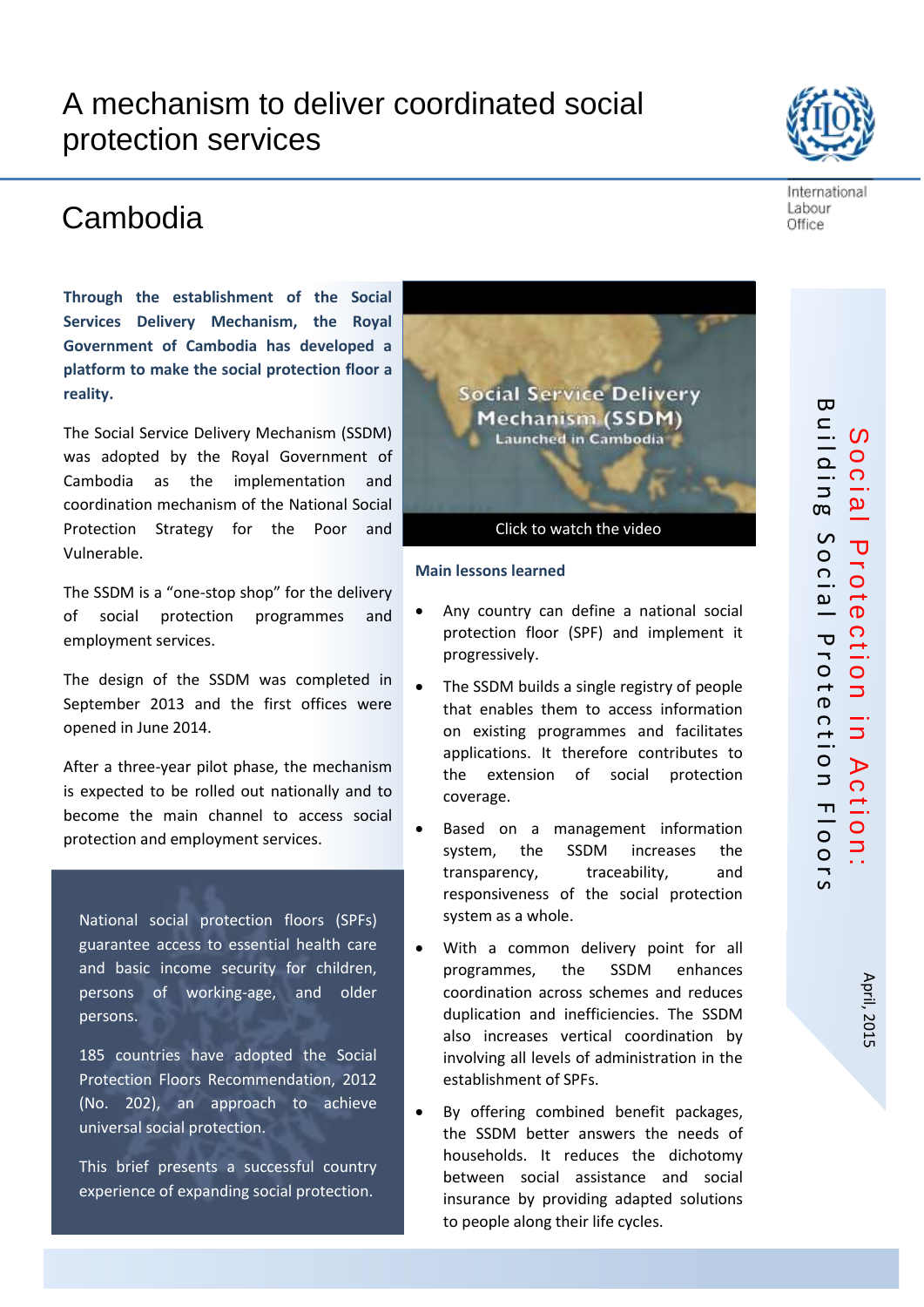#### **1. How was the SSDM set up?**

The idea of universal social protection is clearly enshrined in the constitution of Cambodia. Article 36 states that "[e]very Khmer citizen shall have the right to obtain social security and other social benefits as determined by law." Article 72 stipulates that "[t]he health of the people shall be guaranteed. […] Poor citizens shall receive free medical consultation in public hospitals, infirmaries and maternities."

In 2010 and 2011, the Royal Government of Cambodia, under the leadership of the Council for Agricultural and Rural Development, developed a National Social Protection Strategy for the Poor and Vulnerable (NSPS-PV). Launched on 5 December 2011, the NSPS-PV provides a vision for developing a coherent social protection system in a phased approach, starting with the establishment of a social protection floor for all those in need of protection and ensuring that more and more people can enjoy progressively higher levels of benefits.

#### **A two-dimensional extension strategy**



During the development of the NSPS-PV, a number of challenges were identified, such as the limited outreach of existing programmes, a lack of coordination among institutions leading to inefficiencies, duplication of services and lost synergies, insufficient involvement of local governments in the operation of the social protection system, and insufficient data management.

With support from the ILO, the Government designed an innovative mechanism to implement the NSPS-PV in a coordinated and efficient manner. The mechanism was also developed with respect to the guiding principles stated in the ILO's Recommendation No. 202.

#### **2. What does the SSDM look like?**

The Social Service Delivery Mechanism (SSDM) is a "onestop shop" for the delivery of social protection programmes and employment services.

The SSDM is a common delivery mechanism for all line ministries and social protection and employment programmes. Administrative processes (such as informing the target population, identifying and registering people, providing advisory services, and supporting appeals) are standardized, leading to greater efficiencies.

Families or individuals register for various social protection programmes at a single office at the subnational level. An assigned "case manager" assesses the vulnerabilities and skills of potential beneficiaries, develops a personalized plan covering skills development, enterprise creation, or job placement, channels information on all social services to which they are entitled, provides support in registering for the schemes, delivers social protection ID cards, facilitates access to benefits in cash or in kind, and collects contributions, if any.

SSDM assistants are also able to put in practice linkages between programmes, such as automatic affiliation under social insurance for workers in public works programmes. This improves social protection outcomes.

#### **A delivery system for all programmes**



The SSDM performs the following tasks:

- dissemination of information on existing and available social protection and employment programmes;
- creation and maintenance of databases of beneficiaries and service providers;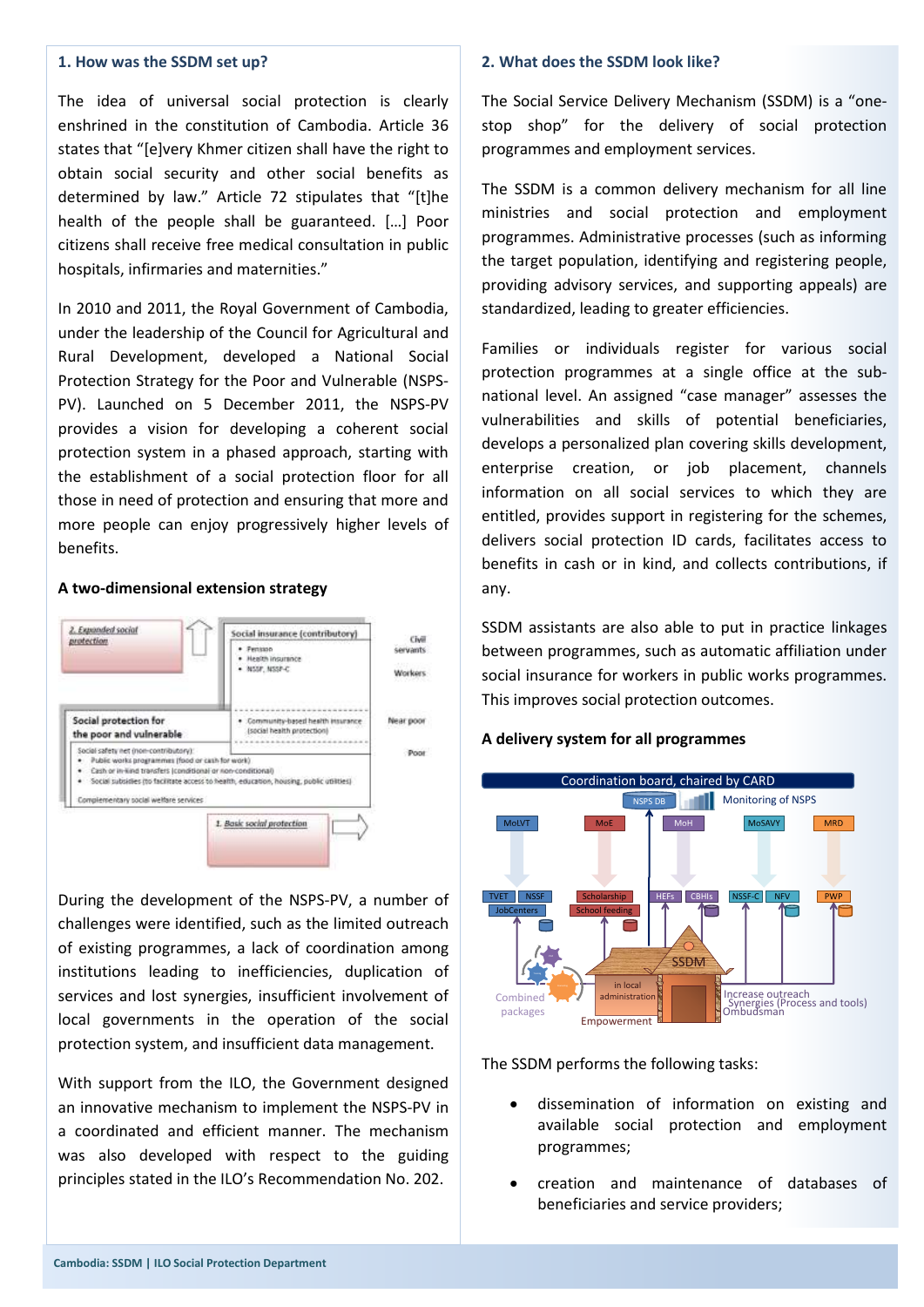- facilitation of applications to existing social protection and employment programmes using standardized processes and forms;
- production of statistics on coverage and other indicators to measure social protection extension; and
- assistance in the appeals process.

Each level of the sub-national administration has a role to play in the SSDM operations. At the village level, the Village Chief is in charge of disseminating information, gathering complaints, and identifying beneficiaries. At the commune level, a front office provides information to families on programmes available locally, facilitates applications, gathers complaints, and develops a spreadsheet containing families and potential beneficiaries. At the district level, a back office processes the applications to existing social protection programmes. It also consolidates all the spreadsheets received from the communes in a common management information system. At the provincial level, a back office monitors the provincial system, processes some verifications, addresses reported issues, and provides mentoring and capacity building at lower levels. The national board at the central level develops national strategies and policies and monitors the implementation of the overall national system. The SSDM therefore facilitates coordination between local and central levels. It also enhances the role of local administration in delivering social protection.

#### **A vertical coordination mechanism**



#### **3. Expected impact on the lives of people**

The SSDM is expected to extend social protection coverage and reduce vulnerabilities thanks to its proximity with the beneficiaries and the simplification of the social protection system. It aims to facilitate graduation out of poverty while ensuring that all the poor and the vulnerable have access to at least a basic level of social protection (health, nutrition, and income security through public employment programmes), as well as measures to enhance their capabilities (education, vocational training, and support in creating micro-enterprises). The integration of social protection programmes and employment services, which is made possible under the common umbrella of the SSDM, provides beneficiaries with opportunities to progressively graduate from being mere receivers of basic social protection to finding a decent job and becoming active contributors to the economy as a whole and to social security.



#### **4. Remaining challenges**

The SSDM was launched in June 2014. By March 2015, 15 offices had been set up in the Angkor Chum and Srei Snam districts of the Siem Reap province. The SSDM project has been successful in training personnel in line ministries, social protection programmes, and local administrations in disseminating information and creating a database of beneficiaries and programmes.

Although an administrative decision has been issued to support the implementation of the SSDM, a real legal framework is now needed specifying the functions delegated to the SSDM from line ministries and social protection programmes. Memorandums of understanding also need to be further developed with all programmes in order to put the delegation of services into practice.